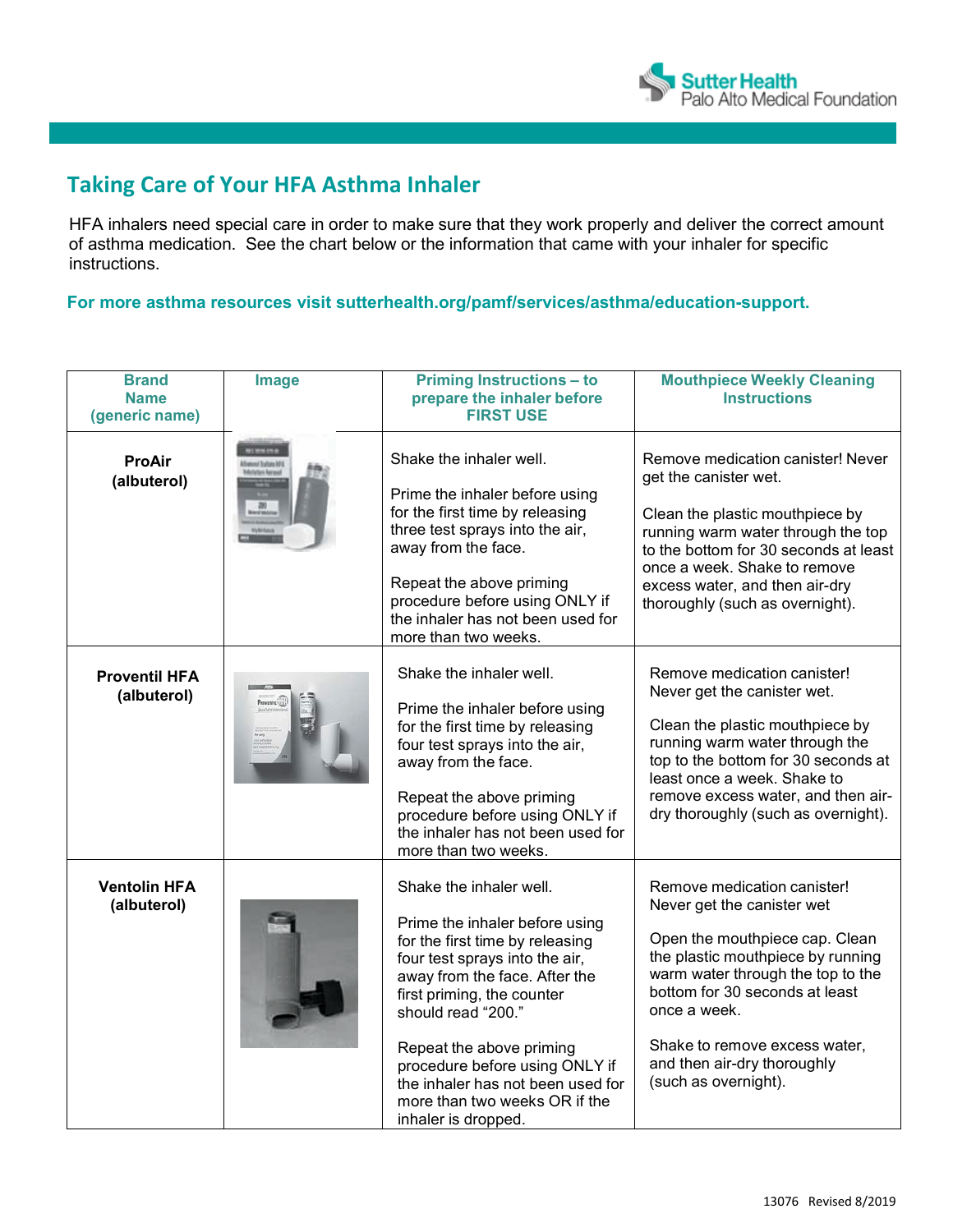| <b>Brand</b><br><b>Name</b><br>(generic name)     | <b>Image</b> | <b>Priming Instructions - to</b><br>prepare the inhaler before<br><b>FIRST USE</b>                                                                                                                                                                                                                                                                                   | <b>Mouthpiece Weekly Cleaning</b><br><b>Instructions</b>                                                                                                                                                                                                                                                                                                                                                                                                    |
|---------------------------------------------------|--------------|----------------------------------------------------------------------------------------------------------------------------------------------------------------------------------------------------------------------------------------------------------------------------------------------------------------------------------------------------------------------|-------------------------------------------------------------------------------------------------------------------------------------------------------------------------------------------------------------------------------------------------------------------------------------------------------------------------------------------------------------------------------------------------------------------------------------------------------------|
| <b>Xopenex HFA</b><br>(levalbuterol)              |              | Shake the inhaler well.<br>Prime the inhaler before using<br>for the first time by releasing<br>four test sprays into the air,<br>away from the face.<br>Repeat the above priming<br>procedure before using ONLY if<br>the inhaler has not been used for<br>more than three days                                                                                     | Remove medication canister!<br>Never get the canister wet.<br>Remove the mouthpiece cap.<br>Clean the plastic mouthpiece by<br>running warm water through the<br>top to the bottom for 30 seconds at<br>least once a week.<br>Shake to remove excess water,<br>and then air-dry thoroughly<br>(such as overnight).                                                                                                                                          |
| <b>Asmanex HFA</b>                                |              | Initially the dose counter will<br>display "124" actuations. After<br>the initial priming with 4<br>actuations, the dose counter will<br>read "120" and the inhaler is<br>now ready for use.                                                                                                                                                                         | Clean mouthpiece using dry wipe<br>after every 7 days of use:<br>Remove cap off mouthpiece. Wipe<br>inside and outside surfaces of<br>mouthpiece with clean dry, lint-free<br>cloth. Do not wash or put any parts<br>of inhaler in water. Put cap back on<br>mouthpiece after cleaning.<br>Do not remove canister from the<br>actuator<br>Do not attempt to unblock the<br>actuator with sharp object.                                                      |
| <b>Advair HFA</b><br>(fluticasone/<br>salmeterol) |              | Shake the inhaler well.<br>Prime the inhaler before using<br>for the first time by releasing<br>four test sprays into the air,<br>away from the face.<br>Repeat the priming procedure<br>with two sprays ONLY if the<br>inhaler has not been used for<br>more than four weeks OR if the<br>inhaler is dropped.                                                       | DO NOT remove the medication<br>canister. Never get the canister<br>wet.<br>Remove the mouthpiece cap. Do<br>not take the canister out of the<br>plastic actuator. Use a cotton<br>swab dampened with water to<br>clean the small circular opening<br>where the medicine sprays out of<br>the canister. Repeat with a clean,<br>water-dampened swab.<br>Wipe the inside of the mouthpiece<br>with a clean tissue dampened with<br>water. Air dry overnight. |
| <b>Alvesco</b><br>(ciclesonide)                   |              | Does not need to be shaken.<br>Remove cap. Prime the inhaler<br>before using for the first time by<br>releasing 3 (three) "test sprays"<br>into the air, away from the face.<br>After the first priming, the<br>counter should read 60.<br>Repeat the priming procedure<br>with 3 (three) sprays, ONLY if<br>the inhaler has not been used<br>for more than 10 days. | Keep Dry! Do not wash or put any<br>part of the inhaler in water.<br>The mouthpiece of the inhaler<br>should be cleaned weekly with a<br>clean, dry tissue or cloth.                                                                                                                                                                                                                                                                                        |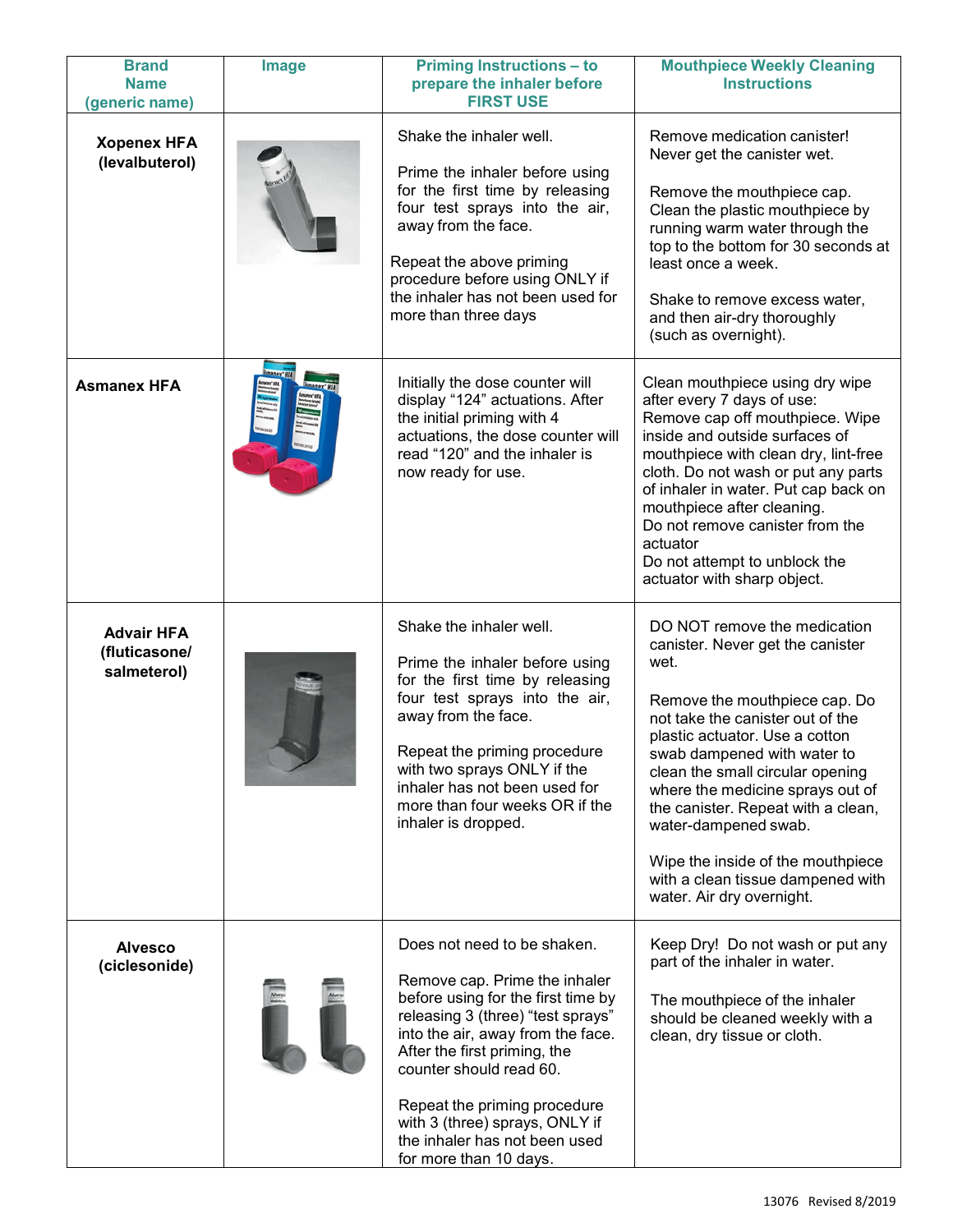| <b>Brand</b><br><b>Name</b>                  | <b>Image</b> | <b>Priming Instructions - to</b><br>prepare the inhaler before                                                                                                                                                                                                                                                                                                                                                                                                                                                  | <b>Mouthpiece Weekly Cleaning</b><br><b>Instructions</b>                                                                                                                                                                                                                                                                                                                                                                                                                                                     |
|----------------------------------------------|--------------|-----------------------------------------------------------------------------------------------------------------------------------------------------------------------------------------------------------------------------------------------------------------------------------------------------------------------------------------------------------------------------------------------------------------------------------------------------------------------------------------------------------------|--------------------------------------------------------------------------------------------------------------------------------------------------------------------------------------------------------------------------------------------------------------------------------------------------------------------------------------------------------------------------------------------------------------------------------------------------------------------------------------------------------------|
| (generic name)                               |              | <b>FIRST USE</b>                                                                                                                                                                                                                                                                                                                                                                                                                                                                                                |                                                                                                                                                                                                                                                                                                                                                                                                                                                                                                              |
| <b>Atrovent HFA</b><br>(ipratropium)         |              | You do not have to shake<br>Atrovent HFA before using.<br>Prime 2 times before using the<br>first dose and/or if the inhaler<br>has not been used for more<br>than 3 days.<br>To prime, push the canister<br>against the mouthpiece, allowing<br>the medicine to spray into the air.<br>Do not spray the medicine into<br>your eyes while priming                                                                                                                                                               | Remove and set aside canister and<br>dust cap from mouthpiece. Wash<br>the mouthpiece through the top and<br>bottom with warm running water for<br>at least 30 seconds.<br>Do not use anything other than<br>water to wash mouthpiece. Dry<br>mouthpiece by shaking off the<br>excess water and allow it to air dry<br>all the way. When mouthpiece is<br>dry, replace the canister.<br>Make sure the canister is fully and<br>firmly inserted into mouthpiece.<br>Replace the green protective dust<br>cap. |
| <b>Dulera</b><br>(mometasone/<br>formoterol) |              | Shake the inhaler well.<br>Initially the dose counter will<br>display "64" or "124"<br>actuations or number of<br>sprays.<br>Prime the inhaler before using<br>for the first time by releasing 4<br>test sprays into the air, away<br>from the face.<br>After the initial priming with 4<br>actuations, the dose counter<br>will read "60" or "120" and the<br>inhaler is now ready for use.<br>Repeat the priming procedure<br>with 4 sprays ONLY if the inhaler<br>has not been used for more than<br>5 days. | Keep Dry! Do not wash or put any<br>part of the inhaler in water.<br>The mouthpiece of the inhaler<br>should clean, dry tissue or cloth.<br>The 120-inhalation inhaler does<br>not require specific storage<br>orientation. For the 60-inhalation<br>inhaler, after priming, store the<br>inhaler with the mouthpiece down<br>or in a horizontal position.<br>When the counter reads the<br>number<br>'20', you should refill your<br>prescription                                                           |
| <b>Flovent HFA</b><br>(fluticasone)          |              | Shake the inhaler well.<br>Prime the inhaler before using<br>for the first time by releasing<br>four test sprays into<br>the air, away from the face.<br>After the first priming the<br>counter should read "120."<br>Repeat the priming procedure<br>with one spray ONLY if the<br>inhaler has not been used for<br>more than seven days OR if the<br>inhaler is dropped.                                                                                                                                      | DO NOT remove medication<br>canister! Never get the canister<br>wet.<br>Remove the mouthpiece cap. Do<br>not take the canister out of the<br>plastic actuator. Use a cotton<br>swab dampened with water to<br>clean the small circular opening<br>where the medicine sprays out of<br>the canister. Repeat with a clean,<br>water-dampened swab.<br>Wipe the inside of the mouthpiece<br>with a clean tissue dampened with<br>water. Air dry overnight.                                                      |